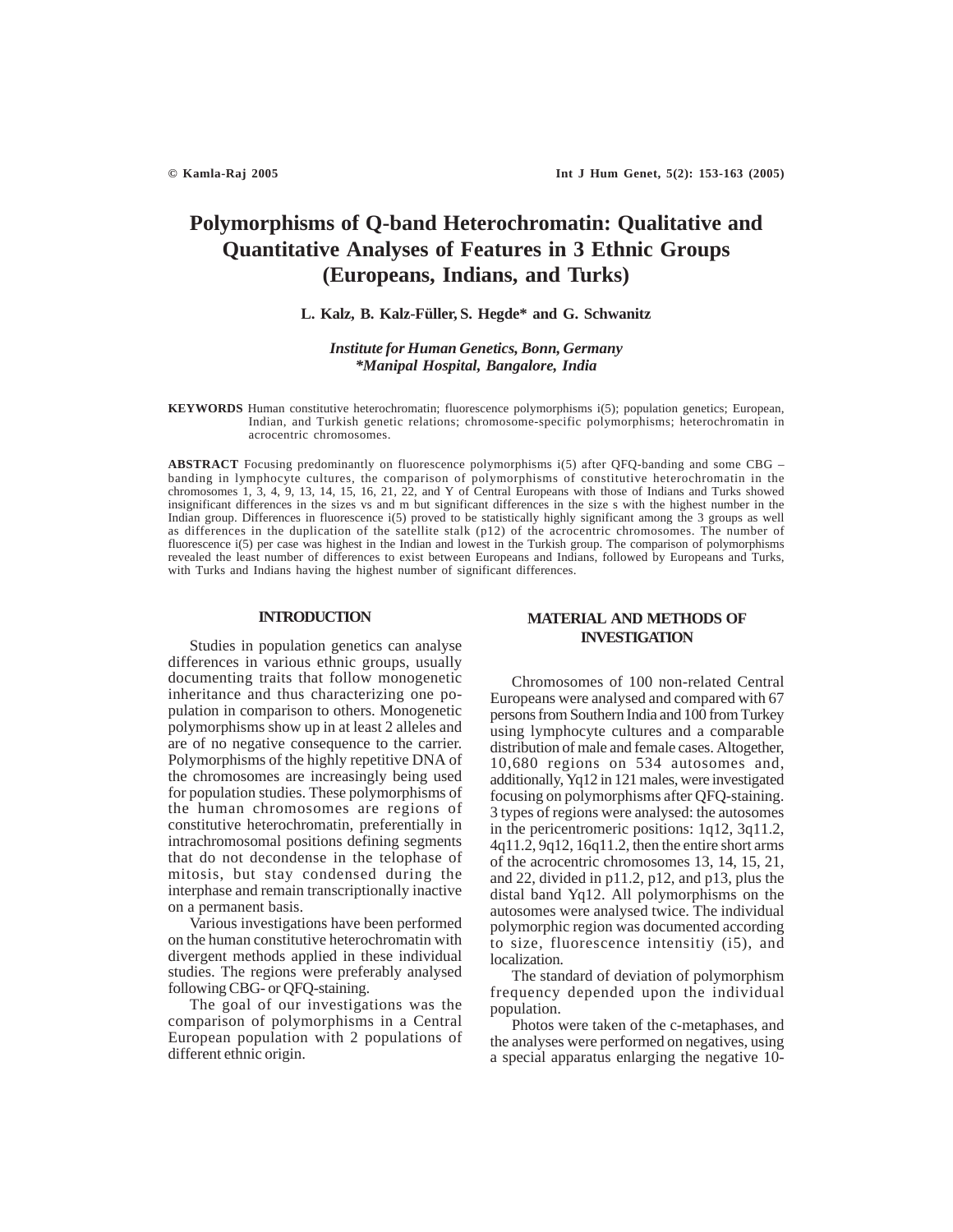fold. At least 6 mitoses per case were evaluated. In case of problems, the number of mitoses was increased to 20. The definition of the polymorphisms was in accordance with the international nomenclature ISCN (1995), (size: very small to large), taking into consideration only a brilliant fluorescence i(5).

Statistically, the significance of differences observed was checked favouring the Chi-square distribution in non-parametric tests.

#### **RESULTS**

In the present investigation, the peculiarities of the chromosome regions were obtained first [size: vs, s, m, and brilliant fluorescence of the intensity i(5)] followed by analyses of the frequencies of mutations (dup, del, inv). The results were then compared for the 3 ethnic groups to determine their similarities and differences.

Polymorphisms of the chromosomes 1, 3, 4, 9, 13, 14, 15, 16, 21, 22, and Y were characterized in the 3 investigation groups consisting of 100 Europeans (E), 67 Indians (I), and 100 Turks (T), with emphasis on fluorescence intensity  $i(5)$ following QFQ-staining. 10,680 chromosome regions in 267 persons were analysed using lymphocyte cultures.

*Polymorphisms of Size:* After QFQ-staining (fluorescence-polymorphisms) they were analysed in the chromosomes 3, 4, 13, 14, 15, 21, and 22. They could be observed in 87.0 % of the investigation group E, 87.8 % of the group I, and 86.8 % of the group T, the difference being insignificant (Kalz 2003). In contrast, the comparison of polymorphism frequency in either one of the size classes vs, s, and m revealed a significant difference for some of the parameters in all 3 ethnic groups (Table 2). While the sizes vs and m did not show any significant differences (96.3 %, 95.2 %, and 96.9 % for vs and 0.2 %, 0 %, and 0,2 % for m), size s was significantly different in frequency with 3.5 % for E, 4.8 % for I, and 2.9  $%$  for T (Fig. 1).

*Fluorescence Polymorphisms i(5):* In the above-mentioned 7 chromosomes after QFQstaining, the polymorphic regions were determined in 18,5 % (E), 22.8 % (I), and 14,9 % (T) of the total amount of the relevant chromosomes analysed. The differences in fluorescence i(5) between the 3 groups proved to be statistically highly significant, as well as the difference in frequency in chromosome regions with fluorescence and structural polymorphisms combined (21.2 %, 26.0 %, 17.2 %) (Fig. 2).

*Number of Fluorescence Polymorphisms per Case:* Fluorescence polymorphisms in the individual probants ranged from 0 to 15, showing a maximum of 4 in group E, 5 in group I, and 3 in group T (Fig. 3). The mean distribution is highly significantly different in all 3 groups.

*Length of Yq12:* The average size of the Ychromosome polymorphism showed a maximum at 30 % in all 3 groups with no significant differences in the mean distribution.

*Polymorphisms of Size After QFQ- and CBG-Staining Analysed in the Chromosomes 1, 9, And 16:* For all 3 chromosomes, duplications of size of the constitutive heterochromatin were detected in 19,5 % for E, 25,4 % for I, and 28,5 %



**Fig. 1. Polymorphisms of size vs, s, and m in the 3 analysed investigation groups E, I, and T (E = Europeans; I = Indians; T = Turks; vs = very small; s = small; m = medium)**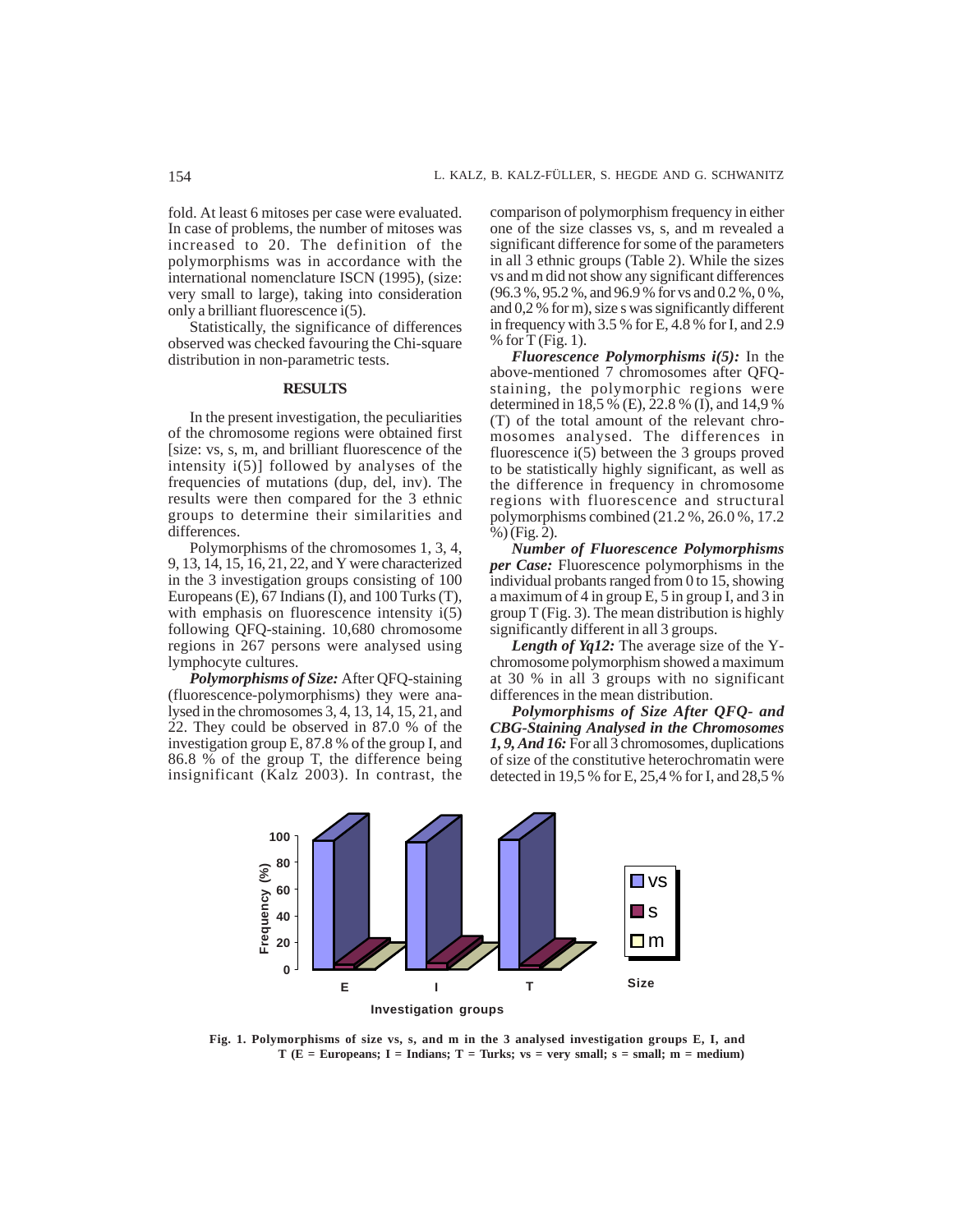

**Fig. 2. Frequency of fluorescence polymorphisms i(5) in the 3 analysed investigation groups E, I, and T, refering to the total number of chromosomes analysed (blue) and to defined chromosomes with fluorescence and structural polymorphisms combined (red) (abbreviations see Fig. 1; chr. anal. = chromosomes analysed; def. poly. = defined polymorphisms).**



**Fig. 3. Distribution of fluorescence polymorphisms i(5) per case in the 3 investigation groups E, I, and T, the number ranging from 0 to 15 (analysis of 24 chromosome regions on 7 pairs of chromosomes, abbreviations see Fig. 1).**

for T. Differentiated according to the single chromosome, the frequencies were found in 4.5 %, 3.7 %, and 10.5 % in chromosome 1, 14.0 %, 20.2 %, and 15.0 % in chromosome 9, and 1.0 %, 1,5 %, and 3,0 % in chromosome 16. Only the differences between E and T on the one hand and T and I on the other in chromosome 1 were statistically significant.

*Duplication of the Satellite Stalk (p12) of the Acrocentric Chromosomes:* This parameter showed an average frequency of 1.0 % for E, 8.4 % for I, and 0.1 % for T, thus revealing a statistically significant difference between E and T and a highly significant difference between E and I as well as T and I (Fig. 4).

*Doubled Satellites (ss) in p13 of the Acrocentric Chromosomes:* Frequencies of 0.3% in group E, 0.2 % in I, and 0.8 % in T were diagnosed, with no significant differences between the 3 ethnic groups.

*Complete Pericentric Inversions of the Constitutive Heterochromatin:* This specific type of intrachromosomal rearrangement occurred in the chromosomes 1, 3, 4, 9, and 16. The fre-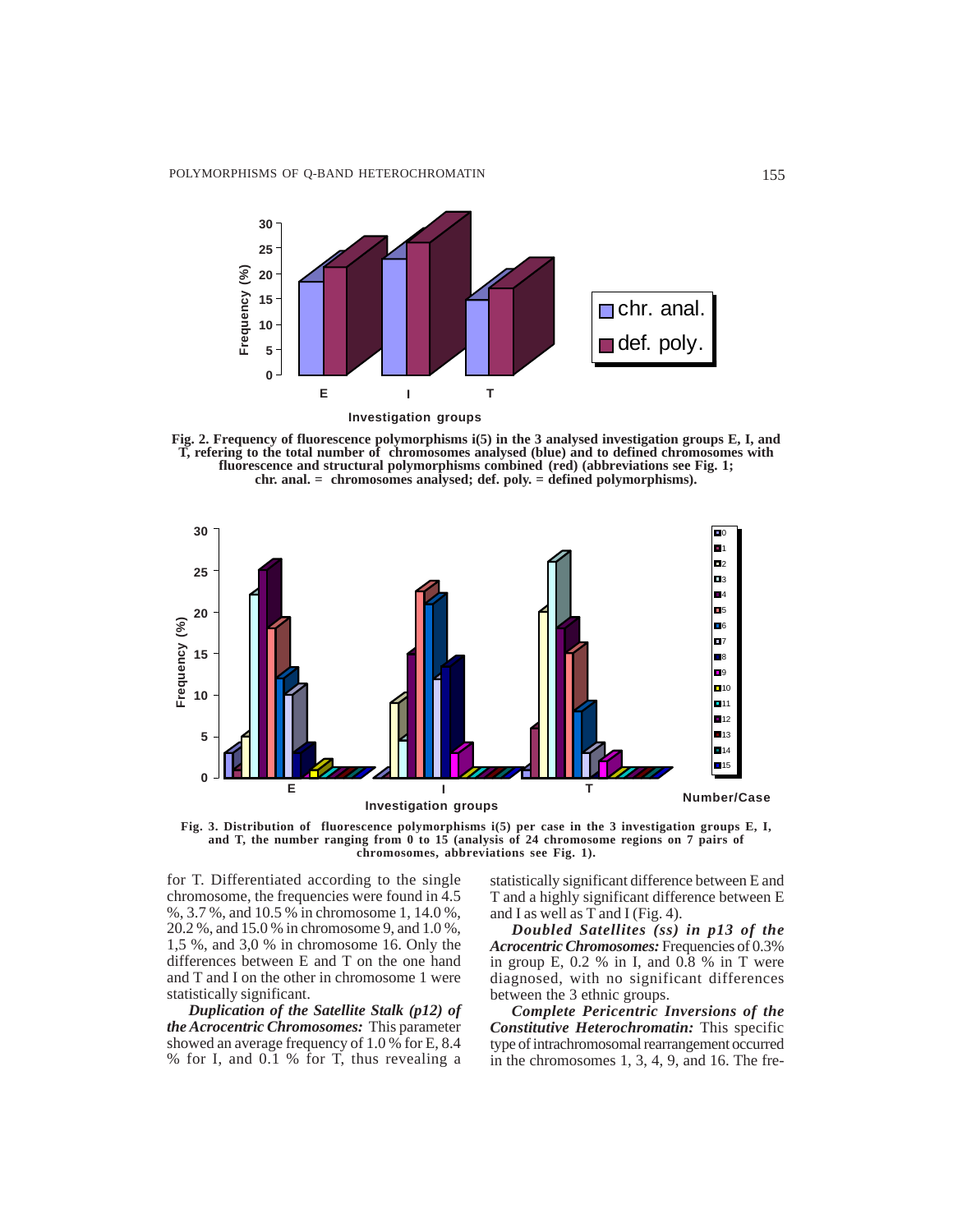

**Fig. 4. Frequency of duplication of the satellite stalk (p12) in the acrocentric chromosomes of the 3 investigation groups E, I, and T (abbreviations see figure 1).**

quencies showed significant interchromosomal differences and amounted to 0 % for chromosome 1 and 16 in all the 3 groups, for chromosome 3 to 0 % (E), 0.8 % (I), 0.5 % (T), for chromosome 4 to 2.5 % (E), 6.7 % (I), 2.0 % (T), for chromosome 9 to 0.5 % (E), 1.5 % (I) 0.5 % (T) (Table 1), determined in relation to the number of chromosomes analysed. The frequency of inversions became more striking when related to the number of fluorescence polymorphisms i(5) per chromosome. The maximum was found in chromosome 4 with 64.3 % for I, 38,5 % for E, and 16.0 % for T, followed by chromosome 9 (7.4 %, 3.4 %, 3.3 %) and chromosome 3 (1.7 %, 0 %, 1.5 %). The differences between investigation group T and I are significantly different for chromosome 4.

of the size-polymorphism vs in the individual chromosomes groups was found to be of no significant difference in most of the cases, showing a predominant frequency between 90.5 and 100 % in the 3 investigation groups E, I, and T (Table 2). However, a significant difference between Europeans and Turks was observed in the regions  $4q\overline{1}1.2$  and  $21.p13$  and a highly significant one between Indians and Turks in band 14p11.2. A highly significant difference for size vs between all 3 ethnic groups showed up only in chromosome 14, in region p11.2 as well as in p13.

The size s of polymorphisms was observed in 0 - 9.5 % (E, I, T), revealing a significantly different interchromosomal distribution (Table 2). In the acrocentric region p11.2, the chromosomes 13 and 14 showed a significant difference

*Chromosome-specific Results:* The frequency

**Table 1: Amount of inversions among chromosomes 1, 9, 16 and chromosomes 3 and 4 with polymorphisms of fluorescence i(5) (abbreviations Fig. 1; inv = inversions; polym. = polymorphisms; chr. = chromosome**

| Chromo-<br>some | Group | Number of<br>chromosomes<br>analysed | Frequency of<br>inv observed<br>( %) | Number of<br>polymorphisms/<br>chromosome | Frequency of inv<br>related to number<br>of polym./chr. $(%)$ |
|-----------------|-------|--------------------------------------|--------------------------------------|-------------------------------------------|---------------------------------------------------------------|
|                 | E     | 200                                  |                                      |                                           |                                                               |
|                 |       | 134                                  |                                      |                                           |                                                               |
|                 |       | 200                                  |                                      | 21                                        |                                                               |
| 3               | E     | 200                                  |                                      | 79                                        |                                                               |
|                 |       | 134                                  | 0.8                                  | 58                                        |                                                               |
|                 |       | 200                                  | 0.5                                  | 66                                        | 1.5                                                           |
| 4               |       | 200                                  | 2.5                                  | 13                                        | 38.5                                                          |
|                 |       | 134                                  | 6.7                                  | 14                                        | 64.3                                                          |
|                 |       | 200                                  | 2.0                                  | 25                                        | 16                                                            |
| 9               | F.    | 200                                  | 0.5                                  | 28                                        | 3.4                                                           |
|                 |       | 134                                  | 1.5                                  | 27                                        | 7.4                                                           |
|                 |       | 200                                  | 0.5                                  | 30                                        | 3.3                                                           |
| 16              | E     | 200                                  |                                      |                                           |                                                               |
|                 |       | 134                                  |                                      |                                           |                                                               |
|                 |       | 200                                  |                                      |                                           |                                                               |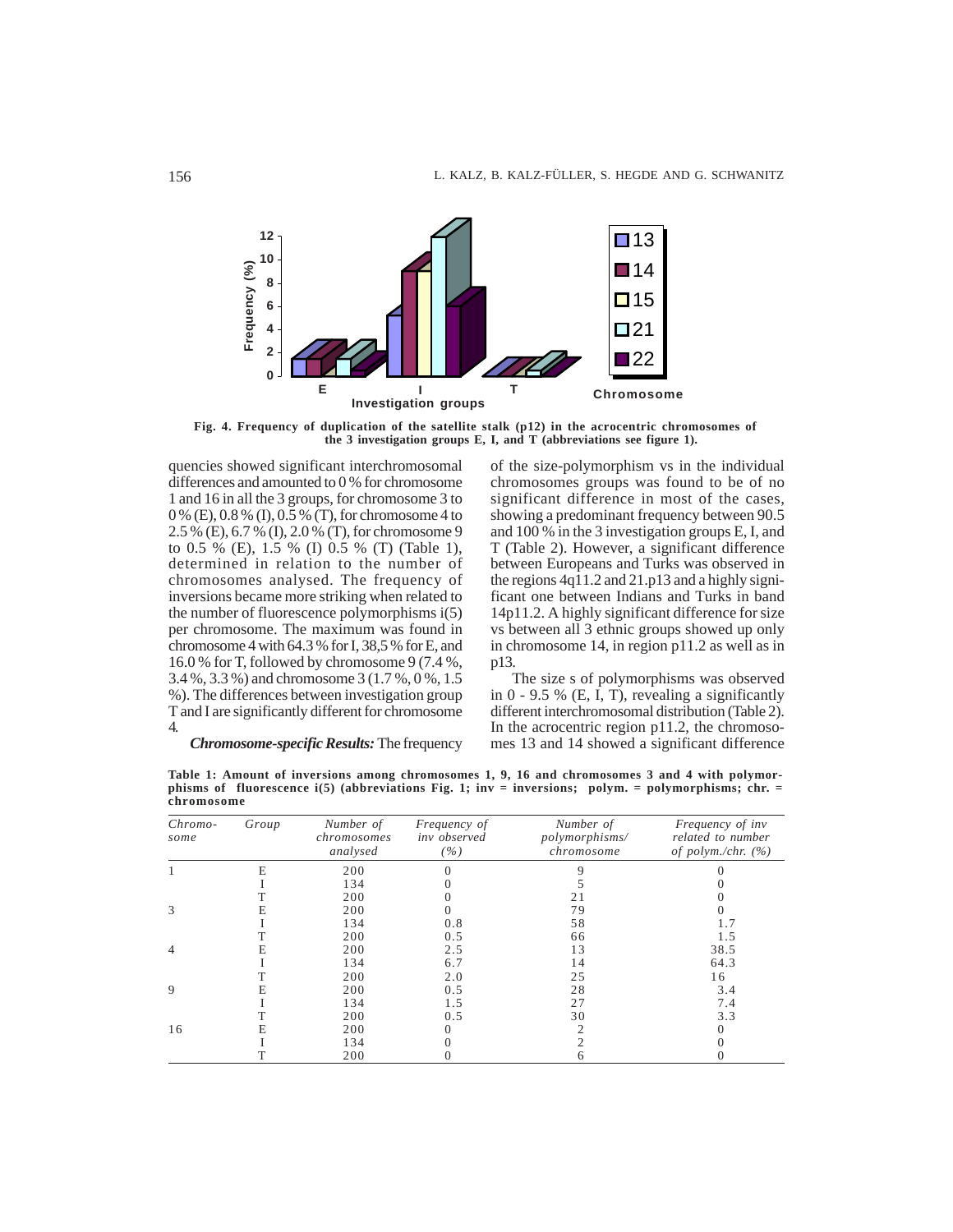between E and T, a highly significant one between I and T and none between E and I. Only 14p11.2 was found to be highly significantly different for all 3 ethnic groups. The acrocentric region p13 showed a significant difference in size s for the chromosomes 13, 14, and 15 between Indians and Turks. In addition, 14 p13 was significantly different for Europeans and Indians and for all 3 groups compared, as well. Maxima for s were found in chromosome 22 with 9.5 % (I and T) and 7.0 % (E) for p11.2, and 7.0 % (E), 6.0 % (I), 4.0 % (T) for p13, the differences between the ehnic groups being insignificant.

Size m showed frequencies between 0 and 1.0 % with a maximum in 22p13 and no significant differences among the ethnic groups.

Duplications of satellites (ss) were observed in a frequency of 0 to 3.0 % in 15 p13 (T), showing a significant difference between Europeans and Turks only (Table 2).

The frequency of intense fluorescence i(5) in a single chromosome ranged from 0 % to 68.7 % (maximum in chromosome 13p11.2 for I). Fluorescence polymorphisms  $i(5)$  and size vs dominated with a frequency of 68.0 to 100 %. Size s i(5) was observed in 0-29.6 % maximum (14p13 for I). There existed significant differences between the 3 investigation groups in the regions 13p11.2, 14p13, and 21p13 for the size vs and in 14p13 and 21 p13 for the size s. Size m i(5) ranged

**Table 2: Frequency of the polymorphisms of size vs, s und m and of the polymorphisms of fluorescence i(5) of the chromosomes 3, 4, 13, 14, 15, 21, and 22 of the investigation groups E, I, and I. (abbreviations Fig. 1)**

| Chromosome |       | Group<br>$N(E) = 100$ |                  | Frequency of the | polymorphisms of size (%) |                          | Frequency of fluorescence $i(5)$<br>polymorphisms in size groups (%) |                |                          |                |                  |  |  |
|------------|-------|-----------------------|------------------|------------------|---------------------------|--------------------------|----------------------------------------------------------------------|----------------|--------------------------|----------------|------------------|--|--|
|            |       | $N(I) = 67$           | ${\mathcal V} S$ | ${\mathcal V} S$ | $\boldsymbol{S}$          | m                        | in all                                                               | of those       |                          |                |                  |  |  |
|            |       | $N(T) = 100$          |                  | SS               |                           |                          |                                                                      | νs             | vs ss                    | S              | $\boldsymbol{m}$ |  |  |
| 3          | q11.2 | $\mathbf E$           |                  | L,               |                           | $\overline{\phantom{a}}$ | 39.5                                                                 | 100            | $\overline{\phantom{a}}$ | $\overline{0}$ | $\mathbf{0}$     |  |  |
|            |       | I                     |                  |                  |                           |                          | 43.3                                                                 | 96.6           |                          | 3.4            | $\mathbf{0}$     |  |  |
|            |       | T                     |                  |                  |                           | L,                       | 33                                                                   | 100            | $\overline{a}$           | $\overline{0}$ | $\overline{0}$   |  |  |
| q11.2<br>4 |       | E                     |                  |                  |                           |                          | 6.5                                                                  | 92.2           |                          | 7.8            | $\mathbf{0}$     |  |  |
|            |       | I                     |                  |                  |                           | ÷,                       | 10.5                                                                 | 92.9           |                          | 7.1            | $\mathbf{0}$     |  |  |
|            |       | T                     |                  |                  |                           | $\overline{a}$           | 12.5                                                                 | 100            |                          | $\overline{0}$ | $\mathbf{0}$     |  |  |
| 13         | p11.2 | $\mathbf E$           | 95               |                  | 5                         | $\mathbf{0}$             | 63.5                                                                 | 93.7           |                          | 6.3            | $\mathbf{0}$     |  |  |
|            |       | I                     | 94.8             |                  | 5.2                       | $\mathbf{0}$             | 68.7                                                                 | 93.5           |                          | 6.5            | $\overline{0}$   |  |  |
|            |       | $\mathbf T$           | 93.5             |                  | 6.5                       | $\mathbf{0}$             | 44.5                                                                 | 85.4           |                          | 14.6           | $\boldsymbol{0}$ |  |  |
|            | p13   | E                     | 96.5             | 0.5              | 3                         | $\theta$                 | 11.5                                                                 | 77             | $\overline{0}$           | 23             | $\overline{0}$   |  |  |
|            |       | I                     | 94.8             | $\overline{0}$   | 5.2                       | $\mathbf{0}$             | 21.7                                                                 | 75.9           | $\overline{0}$           | 24.1           | $\theta$         |  |  |
|            |       | $\mathbf T$           | 98.5             | $\overline{0}$   | 1                         | 0.5                      | 15                                                                   | 90             | $\boldsymbol{0}$         | 6.7            | 3.3              |  |  |
| 14         | p11.2 | E                     | 97               | $\overline{a}$   | 3                         | $\mathbf{0}$             | 1                                                                    | 100            | $\overline{\phantom{a}}$ | $\theta$       | $\theta$         |  |  |
|            |       | $\mathbf I$           | 94               |                  | 6                         | $\mathbf{0}$             | 1.5                                                                  | 100            | $\overline{a}$           | $\overline{0}$ | $\overline{0}$   |  |  |
|            |       | T                     | 100              |                  | $\overline{0}$            | $\mathbf{0}$             | 0.5                                                                  | 100            |                          | $\overline{0}$ | $\overline{0}$   |  |  |
|            | p13   | $\mathbf E$           | 98               | 0.5              | 1.5                       | $\overline{0}$           | 21                                                                   | 92.9           | $\overline{0}$           | 7.1            | $\overline{0}$   |  |  |
|            |       | $\mathbf I$           | 94               | $\overline{0}$   | 6                         | $\Omega$                 | 20.2                                                                 | 70.4           | $\overline{0}$           | 29.6           | $\overline{0}$   |  |  |
|            |       | T                     | 99               | $\Omega$         | 1                         | $\mathbf{0}$             | 12.5                                                                 | 92             | $\overline{0}$           | 8              | $\theta$         |  |  |
| 15         | p11.2 | E                     | 96,5             | $\overline{a}$   | 3.5                       | $\overline{0}$           | 0.5                                                                  | 100            | $\overline{\phantom{a}}$ | $\overline{0}$ | $\overline{0}$   |  |  |
|            |       | $\mathbf{I}$          | 97               |                  | 3                         | $\mathbf{0}$             | 2.2                                                                  | 100            | $\overline{a}$           | $\overline{0}$ | $\boldsymbol{0}$ |  |  |
|            |       | T                     | 99               |                  | 1                         | $\mathbf{0}$             | $\overline{0}$                                                       | $\overline{0}$ | $\overline{\phantom{a}}$ | $\theta$       | $\theta$         |  |  |
|            | p13   | E                     | 95.5             | 0.5              | 3.5                       | 0.5                      | 23.5                                                                 | 83             | $\Omega$                 | 14.9           | 2.1              |  |  |
|            |       | $\mathbf{I}$          | 94.8             | $\overline{0}$   | 5.2                       | $\mathbf{0}$             | 21.6                                                                 | 75             | 0.8                      | 24.1           | $\overline{0}$   |  |  |
|            |       | T                     | 96               | 3                | 1                         | $\mathbf{0}$             | 12.5                                                                 | 91.5           | 0.5                      | 8              | $\overline{0}$   |  |  |
| 21         | p11.2 | $\mathbf E$           | 100              |                  | $\mathbf{0}$              | $\mathbf{0}$             | 0.5                                                                  | 100            |                          | $\overline{0}$ | $\boldsymbol{0}$ |  |  |
|            |       | $\mathbf I$           | 100              |                  | $\theta$                  | $\overline{0}$           | 1.5                                                                  | 100            | $\overline{a}$           | $\overline{0}$ | $\overline{0}$   |  |  |
|            |       | T                     | 99.5             | L,               | 0.5                       | $\Omega$                 | $\overline{0}$                                                       | $\Omega$       | $\overline{\phantom{a}}$ | $\theta$       | $\overline{0}$   |  |  |
|            | p13   | E                     | 97.5             | $\theta$         | 2.5                       | $\Omega$                 | 20.5                                                                 | 90.2           | $\overline{0}$           | 9.8            | $\overline{0}$   |  |  |
|            |       | $\mathbf{I}$          | 96.3             | $\boldsymbol{0}$ | 3.7                       | $\overline{0}$           | 32.8                                                                 | 88.6           | $\boldsymbol{0}$         | 11.4           | $\overline{0}$   |  |  |
|            |       | T                     | 93.5             | $\mathbf{0}$     | 6                         | 0.5                      | 21                                                                   | 71.4           | $\boldsymbol{0}$         | 26.2           | 2.4              |  |  |
| 22         | p11.2 | $\mathbf E$           | 92.5             | $\overline{a}$   | 7                         | 0.5                      | 9                                                                    | 88.8           | L,                       | 5.6            | 5.6              |  |  |
|            |       | T                     | 90.5             | ٠                | 9.5                       | $\mathbf{0}$             | $\overline{4}$                                                       | 100            | $\overline{a}$           | $\overline{0}$ | $\theta$         |  |  |
|            |       | T                     | 90.5             | L,               | 9.5                       | $\mathbf{0}$             | $\overline{4}$                                                       | 100            |                          | $\overline{0}$ | $\theta$         |  |  |
|            | p13   | $\mathbf E$           | 92               | $\overline{0}$   | 7                         | 1                        | 23.5                                                                 | 68             | $\boldsymbol{0}$         | 27.7           | 4.3              |  |  |
|            |       | I                     | 94               | $\Omega$         | 6                         | $\mathbf{0}$             | 30.6                                                                 | 80.5           | $\boldsymbol{0}$         | 19.5           | $\overline{0}$   |  |  |
|            |       | T                     | 94.5             | 0.5              | $\overline{4}$            | 1                        | 24                                                                   | 81.2           | $\overline{0}$           | 14.6           | 4.2              |  |  |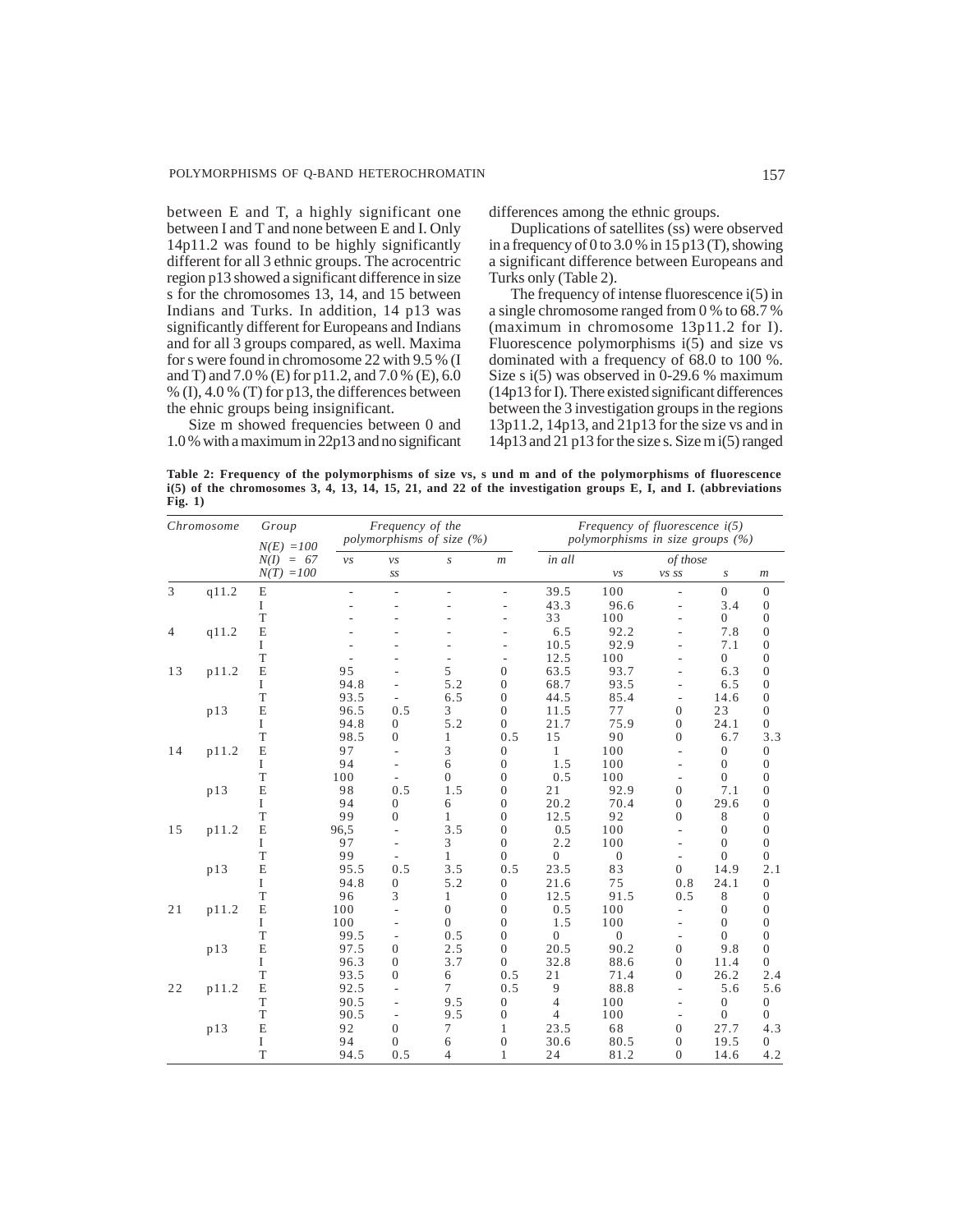from 0 to 5.6 % with maxima for 22 ( $p11.2$  for E) (Table 2).

The polymorphic regions of the chromosomes 3 and 4 with a brilliant fluorescence are included in the analysis of size variations, size vs dominating with a frequency of 92.2 to 100 %, followed by s in 0 to 7.8 %. Size m was not observed (Table 2).

*Comparison of the 3 Ethnic Groups:* The comparison of the polymorphisms among the 3 ethnic groups showed distinct inter- and intrachromosomal differences (Table 2).

Primarily, this concerned the size of the polymorphic regions, affecting 12 out of 20 characters: 1q12, 4q11.2, 13p11.2 and p13, 14p11.2 and p13, 15p13, 21p13 as well as the band p12 in all but one (13) of the acrocentric chromosomes. With regard to a comparison of the polymorphic bands in the autosomes of the 3 different ethnic groups with one another (one region in the autosomes 1, 3, 4, 9, 16 each and three in the individual acrocentric chromosomes), there were found to be 147 different combinations, considering the different sizes. 26 (17. 7 %) of those variations were significantly different among the 3 ethnic groups, 4 on the autosomes 1, 3, 4, 9, 16, and 22 on the acrocentrics. The distribution of the difference of size for the combinations E/I, E/T, and I/T among the ethnic groups revealed 5 (3.4 %) different features for E/I, 7 (4.8 %) for E/T, and 14 (9.5 %) for I/T (Table 3).

Significant differences in the *fluorescence i(5)* were observed in 3 out of 12 regions: 13p11.2, 14p13, and 21p13. Of the 123 various combinations comparing 2 of the 3 ethnic groups, there were  $7(5.7\%)$  significantly different variants, 1 (0.8 %) for E/I, 4 (3.3 %) for E/T, and 2 (1.6 %) for I/T.

A comparison of both, *size and fluorescence i(5),* indicated the difference of features between the Turks and Indians to be the highest with 16 variants, followed by 11 for Europeans and Turks. The difference among Europeans and Indians proved to be the smallest with 6 regions (Table 3).

There were distinct *interchromosomal differences* for all 3 ethnic groups regarding the 3 polymorphic bands of the short arms of the acrocentric chromosomes. Chromosome 14 showed differences in all 3 regions, as far as size was concerned, chromosomes 13, 15, and 21 in 2 regions and chromosomes 22 in one. The region

p12 showed highly significant differences in all but chromosome 13 in the comparison of the Indian group to the Turks and Europeans. In chromosome 14 p11.2 and p12, more than half of the differences found between the ethnic groups was highly significant.

The 3 bands of the acrocentric chromosomes displayed various frequencies of difference with 8 in p11.2 and p12 each and 14 in p13.

Only chromosome 14 was found to show a significant difference in the comparison of all three ethnic groups.

With just one of each, *mutations like inversions or duplications of satellites* proved to be of no importance for ethnic differentiation of the 3 groups (Table 3).

Summarizing the results of fluorescence i(5) in polymorphisms of size and inversions regarding the acrocentrics and chromosomes 3 and 4, the slightest difference could be found between Europeans and Indians, followed by difference between Europeans and Turks, while Indians and Turks revealed the highest differences in this specific group of polymorphisms.

#### **DISCUSSION**

There are various publications on polymorphisms of the human constitutive heterochromatin with applications of different methods (staining or scale) taking only part of the potential polymorphisms into account thus causing a comparison of the results to be difficult.

The present study analysed the constitutive heterochromatic regions of the chromosomes 1, 3, 4, 9, 13, 14, 15, 16, 21, 22, and Y of 267 persons of different ethnic origin (Central European, Indian, and Turkish). The 10,680 possible polymorphisms were composed of 6,408 regions of fluorescence polymorphisms i(5) and of the variations of the sizes vs, s, and m of the bands 1q12, 3q11.2, 4q11.2, 9q12, 16q11.2, and the acrocentrics with the regions p11.2, p12, and p13 plus the polymorphism of length possible in the 2,670 chromosomes. Within those autosomes, 5,582 regions showed a polymorphism of size, 1,168 bands a polymorphism of fluorescence i(5), 67 of 2,670 regions of the acrocentrics exhibited a polymorphism of length of p12 and 12 region showed a polymorphism of structure in p13 (double satellites). Furthermore, 130 of 534 bands displayed a duplication of the constititive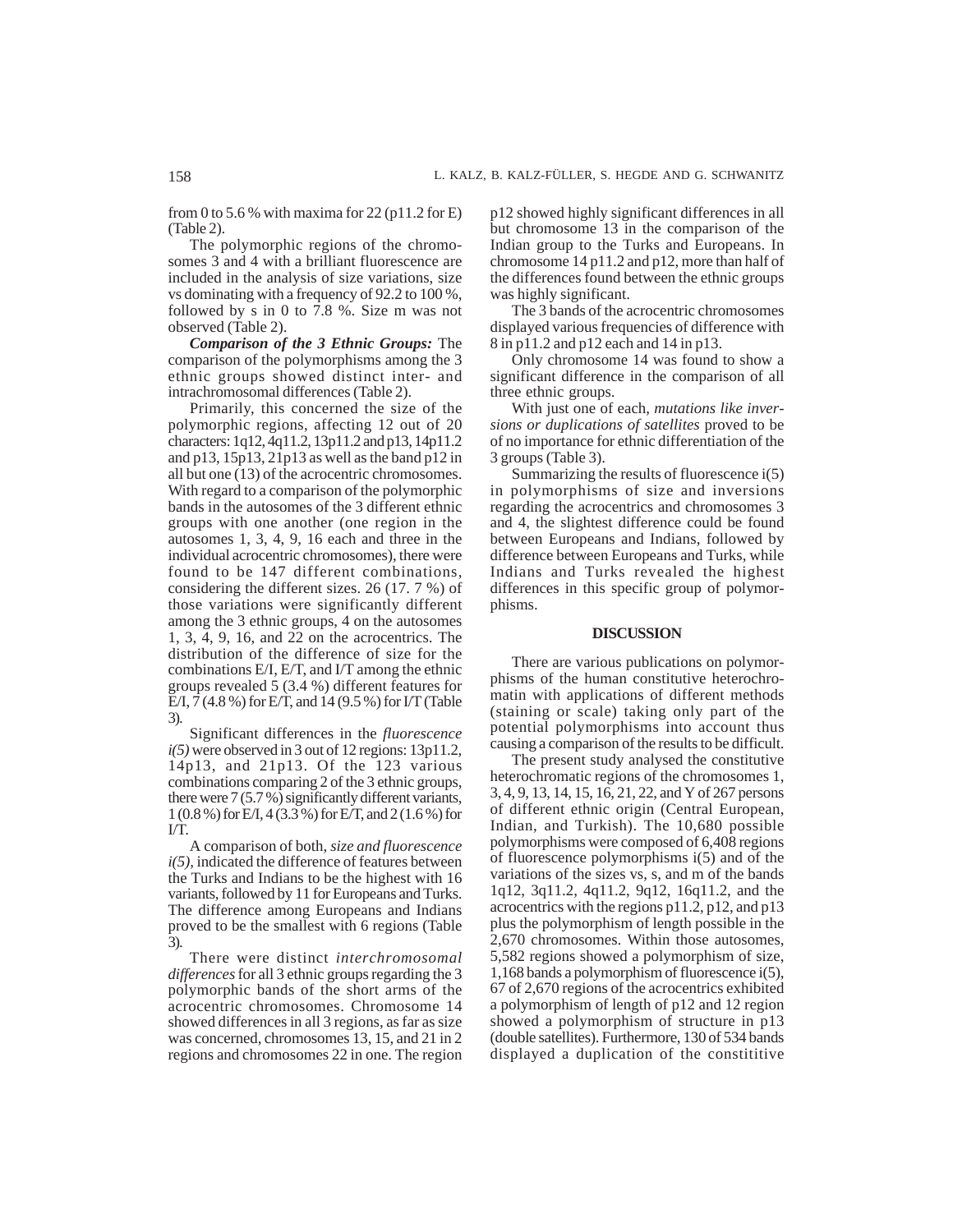| Chromosome                              | $\mathcal{Type}$            |             |                 | Size                 |                                                 | I(5)                  |                                      |                 |             |  |  |
|-----------------------------------------|-----------------------------|-------------|-----------------|----------------------|-------------------------------------------------|-----------------------|--------------------------------------|-----------------|-------------|--|--|
|                                         |                             | $E\slash T$ | $E\slash\cal I$ | $\mathcal{T}/I$      | $E\slash\hspace{-0.1cm}I\slash\hspace{-0.1cm}T$ | $E\slash T$           | $E\slash\ensuremath{\mathnormal{I}}$ | $\overline{LT}$ | $E/ I/T$    |  |  |
| 3q11.2                                  | $\overline{\mathbf{v}}$ s   |             |                 |                      |                                                 |                       |                                      |                 |             |  |  |
|                                         | $\bf S$                     |             |                 |                      |                                                 |                       |                                      |                 |             |  |  |
|                                         | ${\bf m}$                   |             |                 |                      |                                                 |                       |                                      |                 |             |  |  |
|                                         | inv                         |             |                 |                      |                                                 |                       |                                      |                 |             |  |  |
| 4q11.2                                  | vs<br>S                     | $\mathbf S$ |                 |                      |                                                 |                       |                                      |                 |             |  |  |
|                                         |                             |             |                 |                      |                                                 |                       |                                      |                 |             |  |  |
|                                         | ${\rm m}$                   |             |                 |                      |                                                 |                       |                                      |                 |             |  |  |
| 13p11.2                                 | inv                         |             |                 | $\mathbf S$          |                                                 |                       |                                      |                 |             |  |  |
|                                         | $_{\rm VS}$                 | $\mathbf S$ |                 | $\rm HS$             |                                                 | $\mathop{\mathrm{S}}$ |                                      |                 |             |  |  |
|                                         | $\bf S$                     |             |                 |                      |                                                 |                       |                                      |                 |             |  |  |
| p12                                     | $\rm m$<br>$\mathbf{1}$     |             |                 |                      |                                                 |                       |                                      |                 |             |  |  |
| p13                                     | $_{\rm VS}$                 |             |                 |                      |                                                 |                       |                                      |                 |             |  |  |
|                                         | $\bf S$                     |             |                 | $\mathbf S$          |                                                 |                       |                                      |                 |             |  |  |
|                                         | m                           |             |                 |                      |                                                 |                       |                                      |                 |             |  |  |
|                                         | SS                          |             |                 |                      |                                                 |                       |                                      |                 |             |  |  |
| 14p11.2                                 | $_{\rm VS}$                 | $S_S$       |                 | $\rm HS$             | $\rm HS$                                        |                       |                                      |                 |             |  |  |
|                                         | $\bf S$                     |             |                 | HS                   | $\rm HS$                                        |                       |                                      |                 |             |  |  |
|                                         | m                           |             |                 |                      |                                                 |                       |                                      |                 |             |  |  |
| $p12$<br>$p13$                          | $\mathbf{1}$                |             | $\rm HS$        | $_{\rm HS}^{\rm HS}$ |                                                 |                       |                                      |                 |             |  |  |
|                                         | $_{\rm VS}$                 |             |                 |                      | $\rm HS$                                        |                       |                                      |                 |             |  |  |
|                                         | $\bf S$                     |             | $\rm S$         | $\mathbf S$          | $\rm S$                                         |                       | $\mathbf S$                          | $\mathbf S$     | $\mathbf S$ |  |  |
|                                         | $\, {\rm m}$                |             |                 |                      |                                                 |                       |                                      |                 |             |  |  |
| 15p11.2                                 | $_{\rm SS}$                 |             |                 |                      |                                                 |                       |                                      |                 |             |  |  |
|                                         | $_{\rm VS}$<br>$\bf S$      |             |                 |                      |                                                 |                       |                                      |                 |             |  |  |
|                                         | ${\rm m}$                   |             |                 |                      |                                                 |                       |                                      |                 |             |  |  |
| p12                                     | $\mathbf{1}$                |             | $\rm HS$        | $\rm HS$             |                                                 |                       |                                      |                 |             |  |  |
| p13                                     | $_{\rm VS}$                 |             |                 |                      |                                                 |                       |                                      |                 |             |  |  |
|                                         | $\bf S$                     |             |                 | $_{\rm S}^{\rm S}$   |                                                 |                       |                                      |                 |             |  |  |
|                                         | ${\rm m}$                   |             |                 |                      |                                                 |                       |                                      |                 |             |  |  |
|                                         | $_{\rm SS}$                 | $\mathbf S$ |                 |                      |                                                 |                       |                                      |                 |             |  |  |
| 21p11.2                                 | $_{\rm VS}$                 |             |                 |                      |                                                 |                       |                                      |                 |             |  |  |
|                                         | ${\bf S}$                   |             |                 |                      |                                                 |                       |                                      |                 |             |  |  |
|                                         | ${\rm m}$                   |             |                 |                      |                                                 |                       |                                      |                 |             |  |  |
| p12                                     | $\mathbf{1}$                |             | $\rm HS$        | $\rm HS$             |                                                 |                       |                                      |                 |             |  |  |
| p13                                     | $_{\rm VS}$                 | $\mathbf S$ |                 |                      |                                                 | $S_S$                 |                                      | $\mathbf S$     | $\mathbf S$ |  |  |
|                                         | $\bf S$                     |             |                 |                      |                                                 |                       |                                      |                 |             |  |  |
|                                         | $\, {\rm m}$<br>$_{\rm SS}$ |             |                 |                      |                                                 |                       |                                      |                 |             |  |  |
| 22p11.2                                 | $_{\rm VS}$                 |             |                 |                      |                                                 |                       |                                      |                 |             |  |  |
|                                         | $\bf S$                     |             |                 |                      |                                                 |                       |                                      |                 |             |  |  |
|                                         | $\, {\rm m}$                |             |                 |                      |                                                 |                       |                                      |                 |             |  |  |
|                                         | $\mathbf{1}$                |             | $\rm HS$        | $\rm HS$             |                                                 |                       |                                      |                 |             |  |  |
| $_{\rm p13}^{\rm p12}$                  | $_{\rm VS}$                 |             |                 |                      |                                                 |                       |                                      |                 |             |  |  |
|                                         | $\bf S$                     |             |                 |                      |                                                 |                       |                                      |                 |             |  |  |
|                                         | ${\rm m}$                   |             |                 |                      |                                                 |                       |                                      |                 |             |  |  |
|                                         | SS                          |             |                 |                      |                                                 |                       |                                      |                 |             |  |  |
| Duplications and inversions of 1, 9, 16 |                             |             |                 |                      |                                                 |                       |                                      |                 |             |  |  |
| $1q\overline{1}2$                       | dup                         | S           |                 | $\mathbf S$          |                                                 |                       |                                      |                 |             |  |  |

**Table 3: Significant and highly significant differences in the comparison of the 3 ethnic groups E, I, and T regarding the polymorphisms of size vs, s, and m, of fluorescence i(5), and of duplications and inver**sions (abbreviations Fig. 1; ss = double satellite;  $S =$  statistically different;  $HS =$  statistically highly **different).**

heterochromatin in the chromosomes 1, 9, 16, and 24 had a pericentric inversion in the autosomes 1, 3, 4, and 9. The size of fluorescence in 121 Ychromosomes was compared in all 3 ethnic groups.

The number of cases in connection with the

number and spectrum of mutation of polymorphisms analysed exceeded the findings of other investigations.

The following introduces a number of studies and compares them with the present investigation: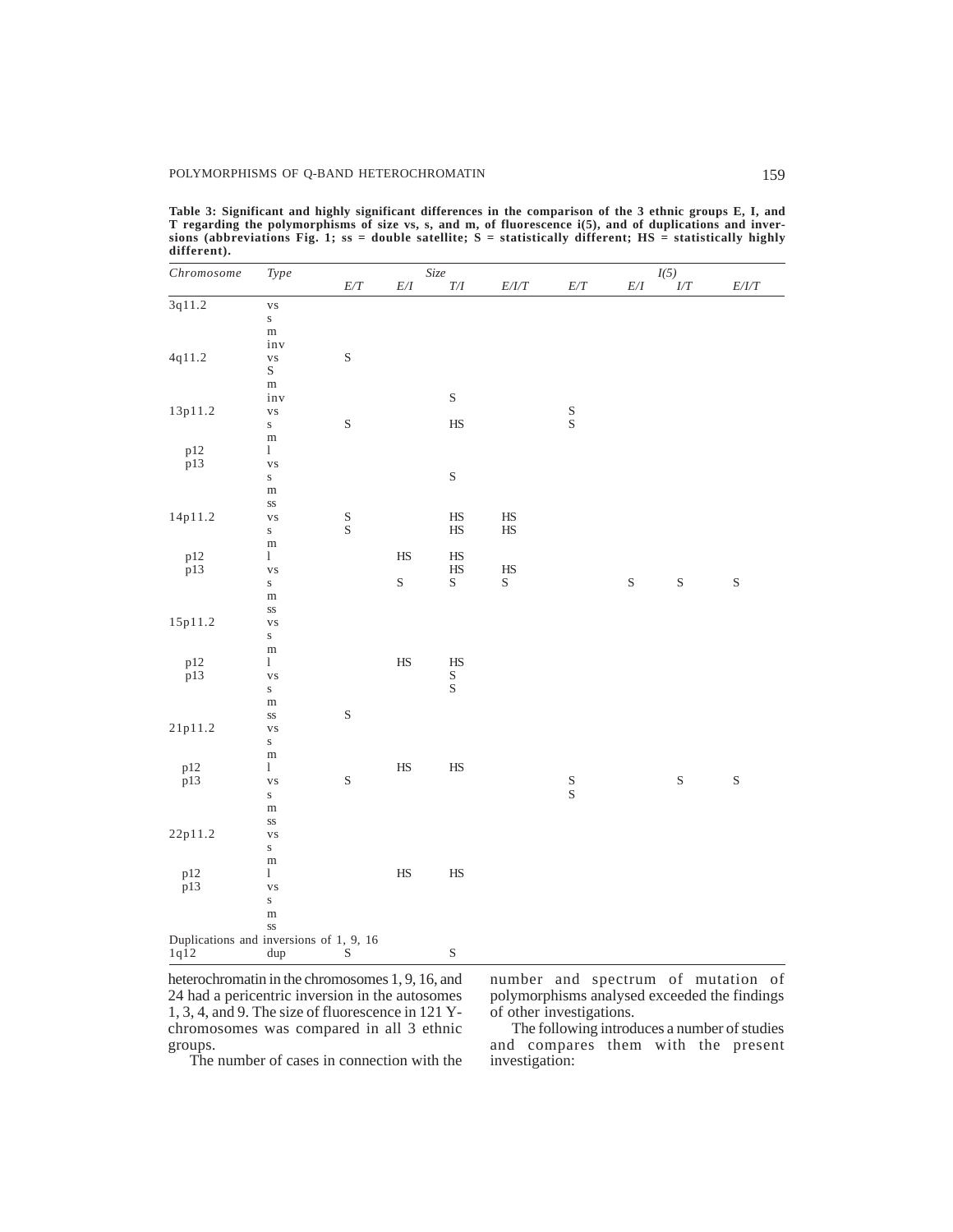Barker et al. (1977) studied 5 metaphases each of 108 persons in California on photographs of Q-metaphases after amniocyte culture without stating their ethnic origin. Included were the chromosomes 3, 4, 13, 14, 15, 21, and 22. In the acrocentrics the polymorphic regions were defined as short arm and satellites. The intensity of fluorescence of these regions was compared to the fluorescence of the distal region of the long arm of chromosome 13. There was no differentiation of size of the polymorphic bands. The frequency of variants per person ranged from 0 to 11 with an average of 4. These findings are in accordance with the number of fluorescence polymorphisms per case in the present study of Europeans after lymphocyte culture. The most frequent polymorphism in Barker's study was the intense fluorescence of the short arm of chromosome 13, followed by the centromeric region of chromosome 3 and the satellites of chromosome 21 (without defining these regions as p11.2, q11.2, and p13 according to ISCN-Nomenclature). The results are comparable to our findings in the Indian group  $(13p11.2 = 68.7 %$ , 3q11.2 = 43.3 %, 21p13 = 32.8 %).

Barker et al. compared their results with studies performed by Geraedts and Pearson (1974) on a Dutch group  $(N = 221)$  and found similar frequencies of polymorphisms even though Geraedts and Pearson did not differentiate between separate observations for p11.2 and p13 of the D and G chromosomes. An additional comparison with a Danish study ( $N =$ 90) by Hauge et al. (1975) showed multiple discrepancies to the results of Barker on the one hand and Geraedt's and Pearson's on the other and was explained by the authors with differences in technique and evaluation of the variants. Erdtmann et al. (1981) measured the size of Cbands in chromosomes 1, 9, and 16 after lymphocyte culture densitometrically in 10 cells each and corrected the varying condensation of the different chromosomes by comparing them with the length of the long arm of chromosome 1 of the same metaphase. The collection consisted of 394 natives of various Southern American tribes and 40 Brasilian Caucasians. Variability among the groups could not be detected and the differences among the groups did not follow an unequivocal pattern. The relative size of the Cbands of the chromosomes 1, 9, and 16 was very similar in natives and Caucasians alike. This investigation corresponds to our results for

chromosomes 9 and 16 with no significant differences for all 3 ethnic groups. Chromosomes 1 in the present study did not show any significant differences in the comparison of the European to the Indian group but did exhibit a significant difference in the Turkish group versus the European and the Indian and among the 3 groups (Kalz 2003). Zanenga et al. (1984) compared C-bands prepared according to the procedure of Erdtmann et al. of the chromosomes 1, 9, 16, and Y of 38 Blacks and 38 Caucasians in Brazil. The C-bands in the chromosomes 1, 9, and 16 of the Blacks were smaller than in the Caucasians but of similar size for the Ychromosome of both groups.

In the study of Olson et al. (1986), an inversion of the heterochromatin was found in chromosome 4 in 13 of 39 persons (33.3 %) and in chromosome 3 in 3 of 39 (7.7 %). The present study showed a relative frequency of the complete pericentric inversion, refering to the number of chromosomes analysed, in 38.5% (E), 16.0 % (T), and 64.3 % (I) for chromosome 4 and 0 % (E), 1.5 % (T), and 1.7 % (I) for chromosome 3. The difference of the 3 ethnic groups is highly significant. There are similarities between our European Group and Olson's, as far as chromosome 4 is concerned.

Hsu et al. (1987) analysed the polymorphisms of the constitutive heterochromatin of the chromosomes 1, 9, and 16 by GTG-staining, with additional QFQ- and CBG- banding if necessary. Following amniotic culture, they evaluated 6250 persons belonging to 4 different ethnic groups: white Americans, Afro-Americans, Americans of Hispanic origin and Americans of Asian or Indian origin, choosing the short arm of chromosome 16 as the standard of size for polymorphisms in 1, 9, and 16. But according to our studies (Kalz et al. 2004), frequencies in amniocytes and lymphocytes are different. Their results showed differences of frequency for the pericentric inversion of chromosome 9 between the 4 ethnic groups: 3.6 % for the Afro-Americans, 2.4 % for the Hispanics, 0.7 for the white Americans, and 0.3 % for the Asians. The findings of our study showed similarities in the frequency of pericentric inversions of chromosome 9 of the European group  $(0.5\%)$ , compared with the "white" group of Hsu's (0.7 %), and for the Turks (0.5 %) with the Asian group of Hsu's with 0.5 %. The frequency in our Indian group was higher (1.5 %) than the Asian/Indian group in Hsu's study  $(0.3\%).$ 

Rosser et al. (2000) performed a study of the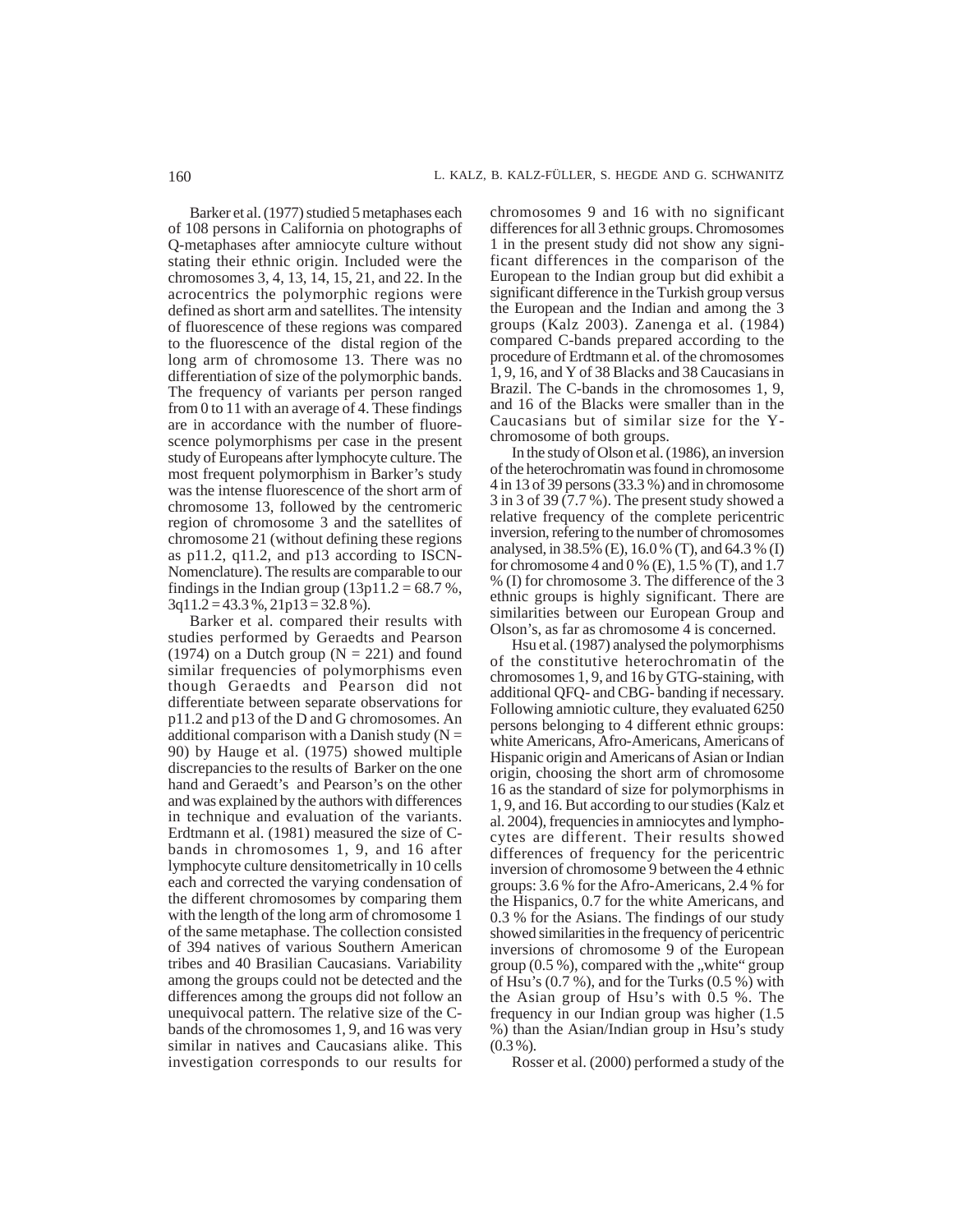relationship between genetics, geography, and language by analysing and comparing 11 biallelic markers of the Y-chromosomes of 3616 men in 47 populations. They chose the Y-chromosome because of patrilocality in marriage that was a better indication of migration of populations than the autosomes are. No single subgroup revealed the distribution of frequency of the collective one. The results showed a strong and highly significant correlation between the pattern of the genetic markers of the Y-chromosome and the geographic origin of the groups and a low and not significant correlation with the language. The results found in our study showed an significant difference in the length of Yq12 in size categorie  $Y = 20\%$  between the Europeans and the Turks, a significant one between Europeans and Indians, and Turks and Indians respectively but with no significant difference in any other sizes of the region.

The comparisons of these studies demonstrated that population genetic analyses of polymorphisms can reveal similarities or differences in ethnic groups. It is obvious, though, that the validity of comparisons of different studies is limited. The sizes of the groups and the ethnic structure vary immensely. A Dutch group (Geraedts and Pearson) and a Danish one (Hauge et al.) are not equal to the group from California (Barker et al.). Additionally, the Dutch and Danish studies are not comparable to each other and to the European group of this study because of difference in data collection. The Turkish analyses of Y-chromosomes (Rosser et al. 2000) have no similarities with our study. The analyses of C-bands on the chromosomes 1, 9, and 16 in Brazil (Zanenga et al.) give no conclusive testimony about C-bands of centromeric regions of other chromosomes, a statement the authors regret to make themselves.

Table 4 shows a comparison of relative frequencies of fluorescence polymorphisms after QFQ-staining of a postnatal study of the chromosomes 3 and 4 and the bands p11.2 and p13 of the short arm regions of the chromosomes 13, 14, 15, 21, and 22, analysed by Barker et al. (1977), Buckton et al. (1976), Kalz (2003), Lin et al. (1976), Lubs (1977), Müller and Klinger (1975), and Müller and Klinger II (1975). Some authors characterize p11.2 as p and p13 as s. The extensive studies of Mikelsaar as well as Geraedts (Mikelsaar et al.,1973, 1974, 1975; Geraedts and Pearson 1974) are not included, since Mikelsaar et al. stained with Atebrin and Geraedts and

**Table 4: Comparison of frequencies of fluorescence i(5) on the chromosomes 3, 4, 13, 14, 15, 21, and 22, according to studies from the literature (abbreviations Fig. 1).**

| Group Postnatal                                           | N   | Chromosome region |                 |       |           |                     |            |                                     |      |                |          |      |      |
|-----------------------------------------------------------|-----|-------------------|-----------------|-------|-----------|---------------------|------------|-------------------------------------|------|----------------|----------|------|------|
|                                                           |     | $\mathfrak{Z}$    | $\overline{4}$  | 13    |           | 14                  |            | 15                                  |      | 21             |          | 22   |      |
|                                                           |     |                   | $q11.2$ $q11.2$ | p11.2 | p13       |                     |            | p11.2 p13 p11.2 p13 p11.2 p13 p11.2 |      |                |          |      | p13  |
| Canada                                                    | 930 | 55,5              | 14,1            | 31,4  | 1,9       | 0,8                 | 0,2        | 0,2                                 | 0,9  | 0,1            | 1,1      | 0.3  | 0.3  |
| Lin et al., 1976<br>USA, white<br>Müller u. Klinger, 1975 | 222 | 54,4              | 12,8            | 73,8  | 9,8       | 3,2                 | 9,3        | 3,2                                 | 7,4  |                | 3.5 16.2 | 19,2 | 23,9 |
| USA, white<br>Lubs, 1977                                  | 205 | 50,3              | 10,6            | 29,5  | 2,0       | $\mathcal{L}^{\pm}$ | 5,7        | 0,5                                 | 5,1  | 0,3            | 4,1      | 1,0  | 3,0  |
| USA, black<br>Müller u. Klinger, 1975                     | 39  | 67,5              | 17,6            | 79,7  | 10.8      | $\overline{0}$      | 13,5       | 1,4                                 | 8,1  |                | 5,4 17,6 | 27,0 | 37,8 |
| USA, black<br>Lubs, 1977                                  | 210 | 58,2              | 4,6             | 50,3  | 5,1       |                     | 6,7        | 1,5                                 | 5,1  | 1,0            | 6,7      | 2,0  | 7,3  |
| <b>USA</b><br>Müller u. Klinger II, 1975                  | 376 | 55,0              | 13,0            | ٠     | 8,2       |                     | $-13,4$    | $\sim$ $-$                          | 11,0 |                | 2,6 17,0 | 34,0 | 28,0 |
| <b>USA</b><br>McKenzie u. Lubs, 1975                      | 77  | 40,9              | 40,9            | 44,2  | 2,6       | $\overline{0}$      | 4,6        | $\overline{0}$                      | 1,3  | $\overline{0}$ | 2.6      | 7,1  | 2,0  |
| Schottland, random<br>Buckton et al., 1976                | 149 | 58,3              | 18,1            |       | 21,2 11,2 |                     | 6,0        | $\sim$                              | 10,5 | 0,3            | 4,9      | 1,0  | 11,6 |
| <b>Central Europe</b><br>Kalz, 2001                       | 100 | 39,5              | 6,5             | 63,5  | 11,5      |                     | $1,0$ 21,0 | 0,5                                 | 23,5 |                | 0,5,20,5 | 9,0  | 23,5 |
| <b>Turkey</b><br>Kalz, 2001                               | 100 | 33,0              | 12,5            | 44,5  | 15,0      |                     | $0.5$ 12.5 | $\overline{0}$                      | 12,5 |                | 021,0    | 4,0  | 24,0 |
| India<br>Kalz, 2001                                       | 67  | 43,3              | 10,5            | 68,7  | 21,7      |                     | 1,5 20,2   | 2,2                                 | 21,6 |                | 1.5 32.8 | 19,4 | 30,6 |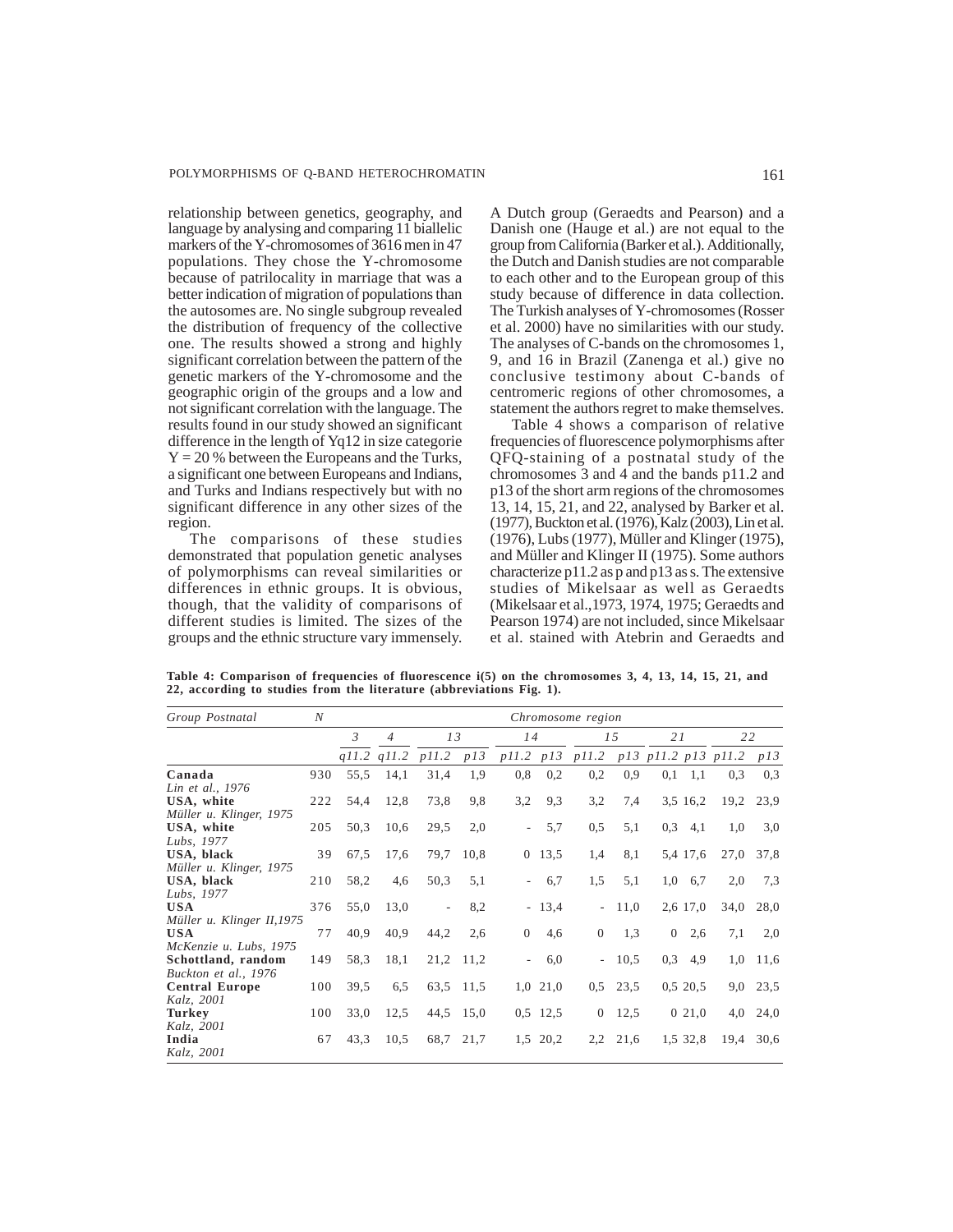Pearson did not specify the bands p11.2 and p13 in the short arms of the acrocentrics in any way. The observations of Lin et al. in the Canadian group tend to give low frequencies of fluorescence polymorphisms while the statements of Müller and Klinger about a group of Whites in the USA are high. The investigations in our study fit in between those extremes for the regions 3q11.1, 4q11.1, 13p11.2, 14p11.2, 15p11.2, 21p11.2 and 22p11.2 and p13, but show higher frequencies in all 3 ethnic groups for 13p13, 14p13, 15p13 and 21 p13. This result may be attributed to the fact that the analyses were conducted on negatives instead of on prints, thus allowing higher accuracy.

In general, a comparison of studies can only be conclusive if it is using the same cell system and the same method of evaluation. The importance of a comprehensive and uniform methodology in the cytogenetic study of the polymorphisms of the constitutive heterochromatin in the entire human genome must be emphasized.

Our investigations enabled us to delineate marked differences in many polymorphisms between our collective groups of Europeans, Indians, and Turks reflecting different relations between those 3 groups. In accordance with anthropological and linguistic findings, we were able to show closer relations between Europeans and Indians, more distant ones between Europeans and Turks and most distant relations between Indians and Turks.

#### **SUMMARY**

Polymorphisms of constitutive heterochromatin in the chromosomes 1, 3, 4, 9, 13, 14, 15, 16, 21, 22 and Y of 100 non-related Central Europeans (E) were compared to those of 67 persons from Southern India (I) and 100 from Turkey (T) in a similar distribution of male and female cases using lymphocyte culture and focusing predominantly on fluorescence polymorphisms i(5) after QFQ-banding. Differences in polymorphisms of size were insignificant for the sizes very small (vs) and medium (m) but significantly different for small (s) with the highest amounts in the Indian group  $(I = 4.8)$ %,  $E = 3.5$  %,  $T = 2.9$  %). Differences in fluorescence polymorphisms i(5) proved to be statistically highly significant with 22.8 % (I), 18.5 % (E), and 14.9 % (T) of the total number of chromosomes analysed and 26.0 % (I), 21.2 %

(E), and 17.2 % (T**)** refering to chromosomes with fluorescence i(5) and defined structural polymorphisms together. The number of fluorescence i(5) per case showed a maximum of 5 in group I, 4 in group E, and 3 in group T. In all 3 groups, the average size of Yq12 had a maximum at 39 % of the total length of the chromosome. Polymorphisms of size after QFQ- and CBGstaining in the chromosomes 1, 9, and 16 revealed statistically different results between E and T (19.5 and 28.5 %) and T and I (28.5 and 25.4 %) and none between E and I. Duplication of the satellite stalk (p12) of the acrocentric chromosomes showed a highly significant difference between E and I as well as T and I and a significant difference between E and T with 8.4 % for I, 1.0 % for E, and 0.1 % for T. Doubled satellites (ss) in p13 of the acrocentric chromosomes were diagnosed with no significant differences. Analyses of complete pericentric inversions of the constitutive heterochromatin showed a significant difference between the groups I and T (64.3 % and 16.0 %), refering to chromosomes with polymorphisms only and none between E and I or E and T.

The investigation of chromosome-specific results in the individual chromosomes for all 3 ethnic groups showed no significant difference in most of the cases. But there were distinct interchromosomal differences regarding the size of the 3 polymorphic bands in the short arms of the acrocentric chromosomes. Chromosome 14 showed differences in all 3 regions, chromosomes 13, 15, and 21 in 2 regions and chromosome 22 in one. The region  $p12$  was found to have highly significant differences in all but chromosome 13 in the comparison of the Indian group to the Europeans and Turks. In chromosome 14p11.2 and p12, more than half of the differences found between the ethnic groups were highly significant. Inversions or duplications were of no importance for ethnic differentiation of the 3 groups.

The comparison of the differences in polymorphisms of size and fluorescence as well as duplications and inversions showed the least amount of differences to exist between Europeans and Indians, followed by Europeans and Turks, with Turks and Indians having the highest number of significant differences. The distribution of difference of size for the combinations E/I, E/T, and I/T revealed 5 different features for E/I, 7 for E/T and 14 for I/T. As to the